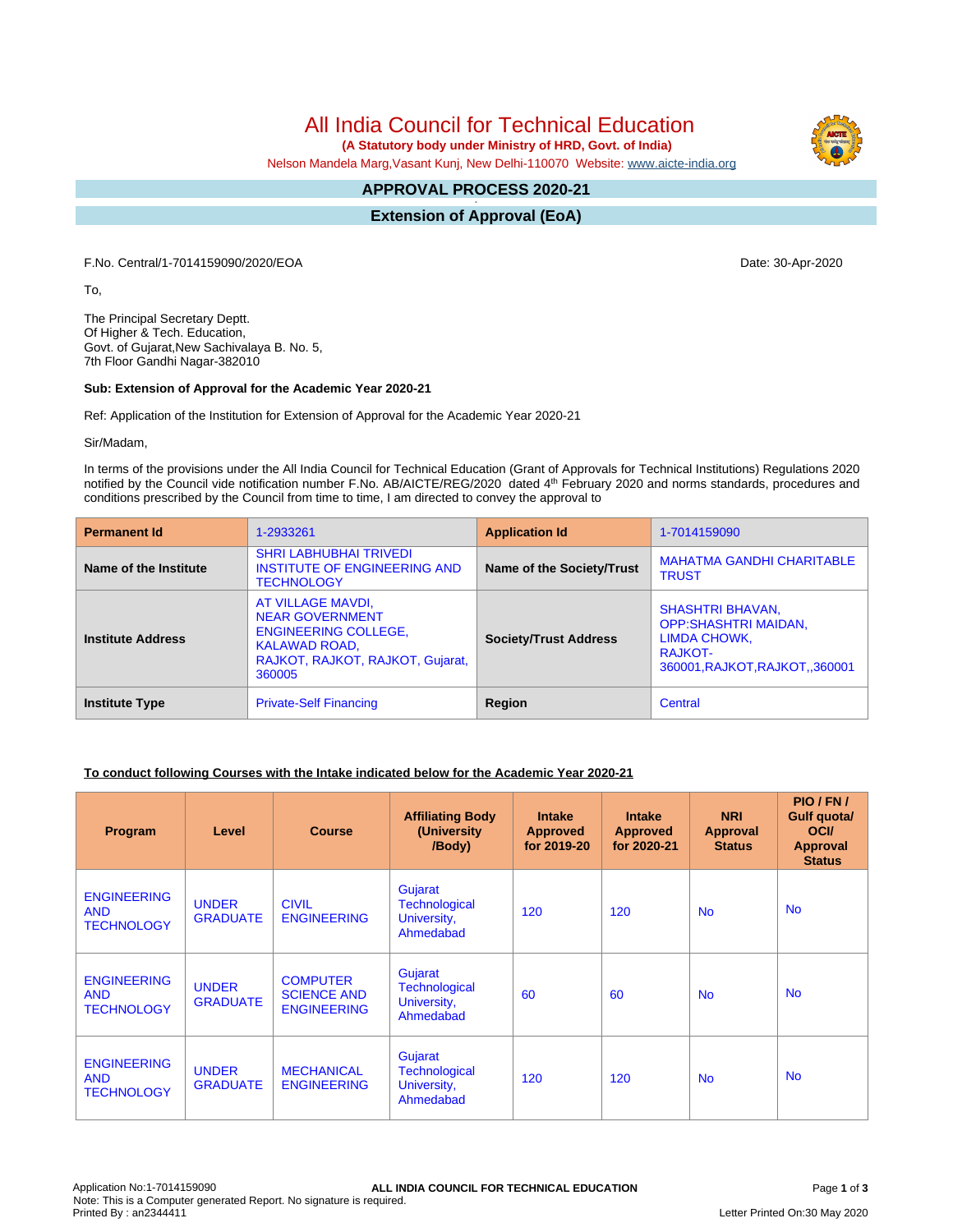| <b>ENGINEERING</b><br><b>AND</b><br><b>TECHNOLOGY</b> | <b>UNDER</b><br><b>GRADUATE</b> | <b>ELECTRICAL</b><br><b>ENGINEERING</b> | Gujarat<br><b>Technological</b><br>University,<br>Ahmedabad | 60 | 60 | No.       | <b>No</b> |
|-------------------------------------------------------|---------------------------------|-----------------------------------------|-------------------------------------------------------------|----|----|-----------|-----------|
| <b>ENGINEERING</b><br><b>AND</b><br><b>TECHNOLOGY</b> | <b>DIPLOMA</b>                  | <b>MECHANICAL</b><br><b>ENGINEERING</b> | Gujarat<br><b>Technological</b><br>University,<br>Ahmedabad | 60 | 60 | <b>No</b> | <b>No</b> |
| <b>ENGINEERING</b><br><b>AND</b><br><b>TECHNOLOGY</b> | <b>DIPLOMA</b>                  | <b>CIVIL</b><br><b>ENGINEERING</b>      | Gujarat<br><b>Technological</b><br>University,<br>Ahmedabad | 60 | 60 | <b>No</b> | <b>No</b> |
| <b>ENGINEERING</b><br><b>AND</b><br><b>TECHNOLOGY</b> | <b>DIPLOMA</b>                  | <b>ELECTRICAL</b><br><b>ENGINEERING</b> | Gujarat<br><b>Technological</b><br>University,<br>Ahmedabad | 60 | 60 | <b>No</b> | <b>No</b> |

### **It is mandatory to comply with all the essential requirements as given in APH 2020-21 (Appendix 6)**

The Institution/ University is having the following deficiencies as per the online application submitted to AICTE and the same shall be complied within Two year from the date of issue of this EoA

| Deficiencies Noted based on Self Disclosure |                   |  |  |
|---------------------------------------------|-------------------|--|--|
| <b>Particulars</b>                          | <b>Deficiency</b> |  |  |
| 1. Faculty Deficiency                       | Yes               |  |  |

**\***Please refer Deficiency Report for details

# **Important Instructions**

- 1. The State Government/ UT/ Directorate of Technical Education/ Directorate of Medical Education shall ensure that 10% of reservation for Economically Weaker Section (EWS) as per the reservation policy for admission, operational from the Academic year 2020-21 is implemented without affecting the reservation percentages of SC/ ST/ OBC/ General. However, this would not be applicable in the case of Minority Institutions referred to the Clause (1) of Article 30 of Constitution of India. Such Institution shall be permitted to increase in annual permitted strength over a maximum period of two years beginning with the Academic Year 2020-21
- 2. The Institution offering courses earlier in the Regular Shift, First Shift, Second Shift/Part Time now amalgamated as total intake shall have to fulfil all facilities such as Infrastructure, Faculty and other requirements as per the norms specified in the Approval Process Handbook 2020-21 for the Total Approved Intake. Further, the Institutions Deemed to be Universities/ Institutions having Accreditation/ Autonomy status shall have to maintain the Faculty: Student ratio as specified in the Approval Process Handbook. All such Institutions/ Universities shall have to create the necessary Faculty, Infrastructure and other facilities WITHIN 2 YEARS to fulfil the norms based on the Affidavit submitted to AICTE.
- 3. In case of any differences in content in this Computer generated Extension of Approval Letter, the content/information as approved by the Executive Council / General Council as available on the record of AICTE shall be final and binding.
- 4. Strict compliance of Anti-Ragging Regulation: Approval is subject to strict compliance of provisions made in AICTE Regulation notified vide F. No. 373/Legal/AICTE/2009 dated July 1, 2009 for Prevention and Prohibition of Ragging in Technical Institutions. In case Institution fails to take adequate steps to Prevent Ragging or fails to act in accordance with AICTE Regulation or fails to punish perpetrators or incidents of Ragging, it will be liable to take any action as defined under clause 9(4) of the said Regulation.